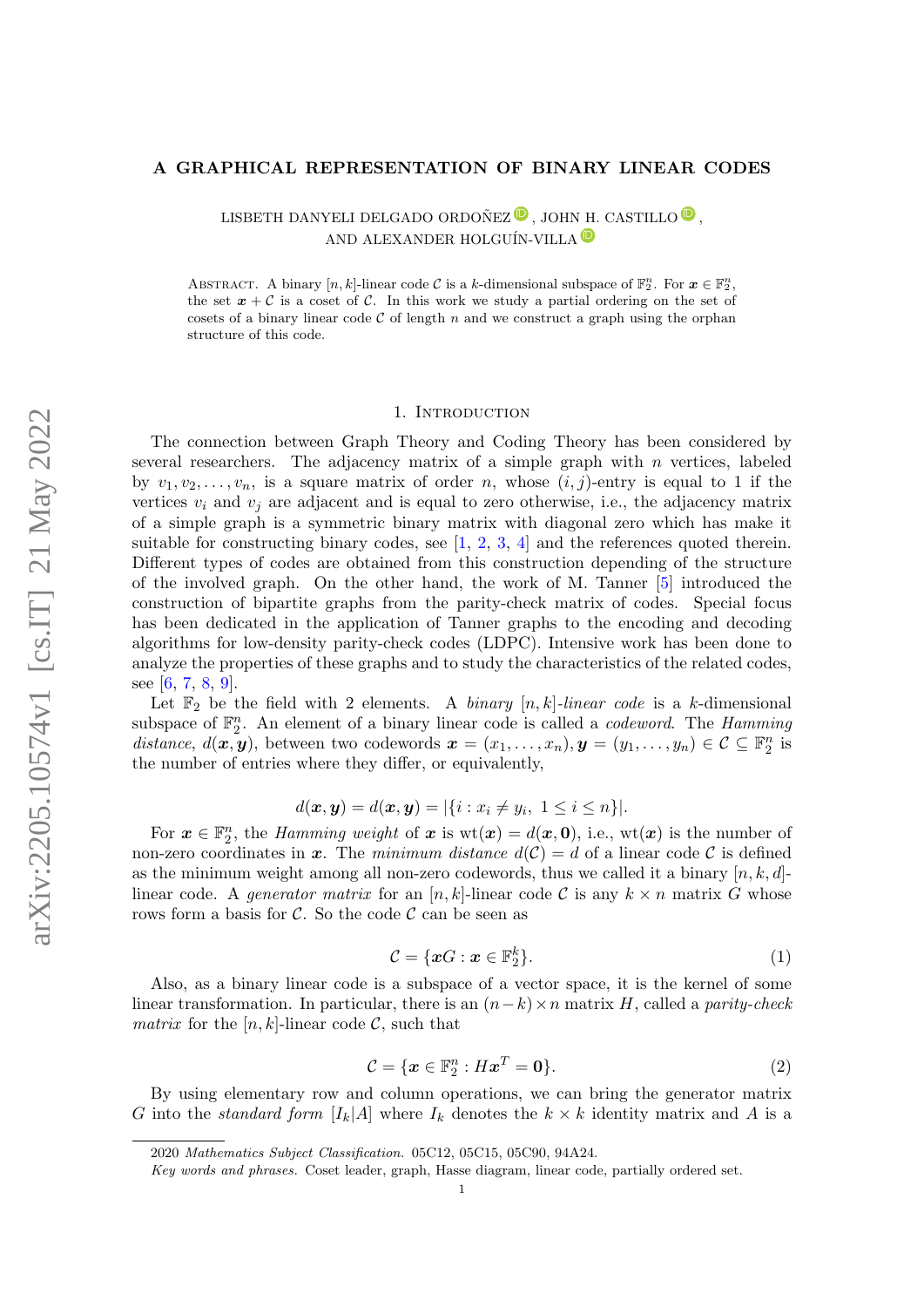$k \times (n-k)$  matrix and, then we can obtain a parity-check matrix for the code C in the standard form, see [\[10,](#page-7-9) Thm. 1.2.1].

**Theorem 1.1.** Let C be an  $[n, k]$ -linear code over  $\mathbb{F}_2$  with generator matrix  $G = [I_k | A]$ . Then  $H = [A^t | I_{n-k}]$  is a parity-check matrix for C.

In this paper, we present a graphical representation (*Hasse diagram*) of a binary linear code using the ideas given in Section 11.7 of [\[10\]](#page-7-9). Our main interest is to identify properties of the graph constructed: we demonstrate that the graph defined here is a connected bipartite graph which no contain triangles. In the next section, we recall some basic concepts and results from Coding Theory and Graph Theory and we give our definition of the graph obtained from binary linear code. Finally, in Section [3](#page-4-0) we present our main results.

### 2. Preliminaries

In general, there are two basic process to do with a binary  $[n, k]$ -linear code  $\mathcal{C}$ : encoding and decoding. The first one consists in convert a vector of  $\mathbb{F}_2^k$  and get a codeword, this process can be done using [\(1\)](#page-0-0). In the other hand, to decode a received word it is necessary, in a first stage, to identify whether it is a codeword or not. It can be solve by mean of [\(2\)](#page-0-1). But when we are sending a word it could be appear some errors in the received word, so we need to detect them and (if it is possible) correct them. These two properties can be estimated using the minimum distance of  $C$ , see [\[11,](#page-7-10) Thms. 2.5.6 and 2.5.10].

For an [n, k, d]-binary linear code C, we can devise an algorithm using a table with  $2^{n-k}$ rather than  $2^n$  elements where one can find the nearest codeword by looking up one of these  $2^{n-k}$  entries. This general decoding algorithm for linear codes is called *syndrome* decoding. Because our code  $\mathcal C$  is an elementary abelian subgroup of the additive group of  $\mathbb{F}_2^n$ , its distinct cosets  $\boldsymbol{x} + \mathcal{C}$  partition  $\mathbb{F}_2^n$  into  $2^{n-k}$  sets of size  $2^k$ . Two vectors  $\boldsymbol{x}$  and  $\boldsymbol{y}$ belong to the same coset if and only if  $y - x \in \mathcal{C}$ . We denote by  $\mathfrak{cl}(\mathcal{C}) = \{x + \mathcal{C} : x \in \mathbb{F}_2^n\}$ the set of cosets of the code  $C$ .

The table with the  $2^{n-k}$  elements can be constructed as follows: Let H be a parity-check matrix for C, that is a generator matrix for the set  $\mathcal{C}^{\perp} = \{ \boldsymbol{x} \in \mathbb{F}_2^n : \boldsymbol{x} \cdot \boldsymbol{c} = 0, \text{ for all } \boldsymbol{c} \in \mathcal{C} \}.$ The syndrome of a word  $y \in \mathbb{F}_2^n$  with respect to H is the vector  $S(y) = Hy^T \in \mathbb{F}_2^{n-k}$ . Since the syndrome of a codeword is **0**, if  $y_1, y_2 \in \mathbb{F}_2^n$  are in the same coset of  $\mathcal{C}$ , then  $y_1 - y_2 = c \in \mathcal{C}$ . Therefore  $S(y_1) = H(y_2 + c)^T = Hy_2^T + Hc^T = S(y_2)$ . Conversely, if  $S(y_1) = S(y_2)$ , then  $H(y_2 - y_1)^T = 0$  and so  $y_2 - y_1 \in \mathcal{C}$ , i.e., we have a way to test whether the word belongs to the code. Moreover, there is a one-to-one correspondence between cosets of  $\mathcal C$  and syndromes. In fact, let  $\mathcal C$  be a binary linear code and assume the codeword v is transmitted and the word  $w$  is received, resulting in the *error pattern* (or error string)  $e = w - v \in w + C$ . Then  $w - e = v \in C$ , so, the error pattern e and the received word  $w$  are in the same coset.

Since error patterns of small weight are the most likely to occur, nearest neighbor decoding works for a linear code C in the following manner. Upon receiving the word  $w$ , we choose a word e of least weight in the coset  $w + C$  and conclude that  $v = w - e$  was the codeword transmitted. To do this it is necessary to construct the (Slepian) standard array, for which we need to find the weight of a coset which is the smallest weight of a vector in the coset. Any vector of this smallest weight in the coset is called a coset leader. The zero vector is the unique coset leader of the code  $C$ . More generally, every coset of weight at most  $t = |(d - 1)/2|$  has a unique coset leader.

There is a natural partial ordering  $\leq$  on the vectors in  $\mathbb{F}_2^n$ , which is defined as follows: for  $x, y \in \mathbb{F}_2^n$ ,  $x \preceq y$  provided that  $\text{supp}(x) \subseteq \text{supp}(y)$ , where  $\text{supp}(c)$  for  $c \in \mathbb{F}_2^n$  denote the *support* of the vector c, i.e., the set of coordinates where c is non-zero. If  $x \preceq y$ , we will also say that **y** covers **x**. We now use this partial order on  $\mathbb{F}_2^n$  to define a partial order,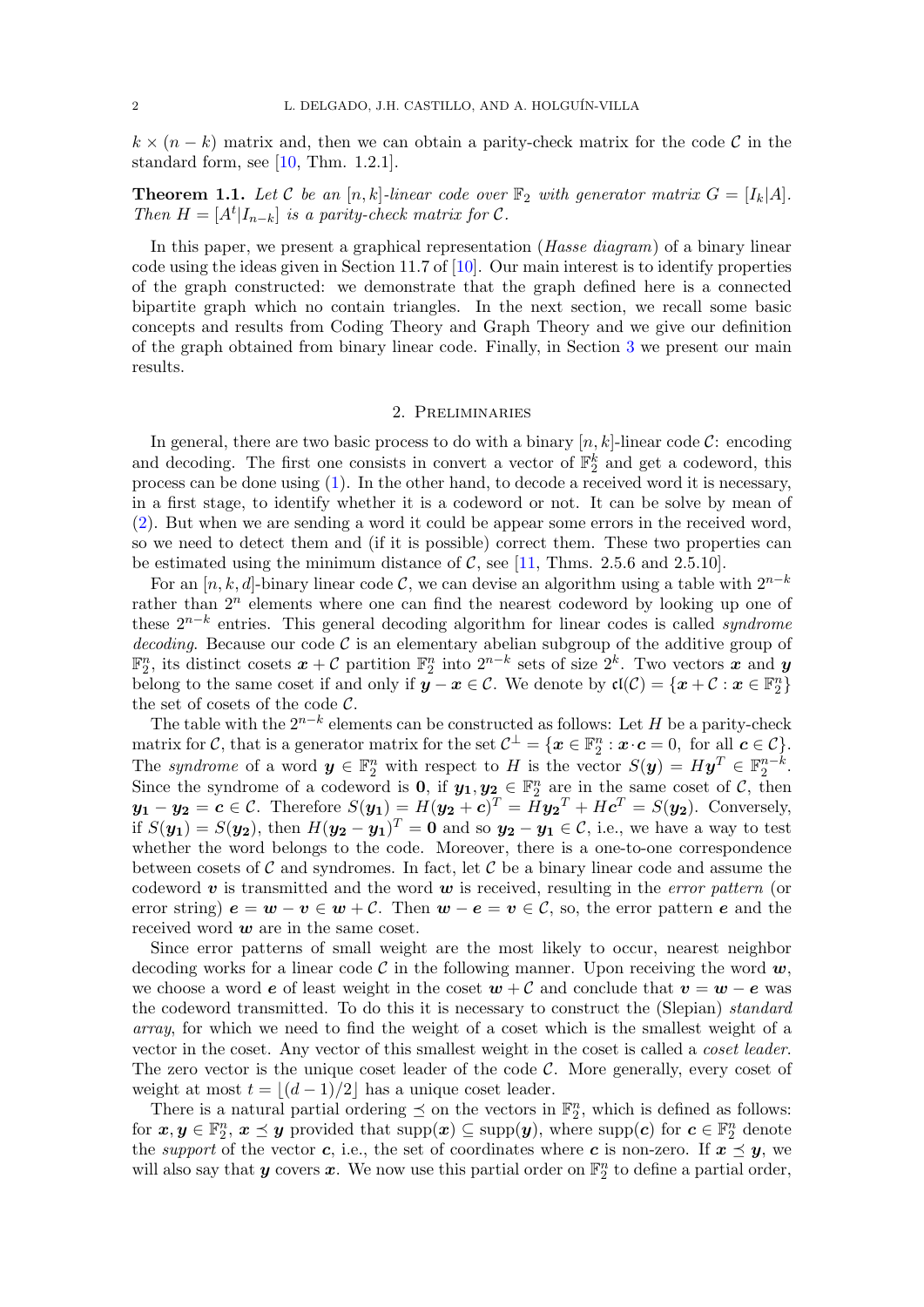also denoted  $\preceq$ , on the set of cosets of a binary linear code C of length n. If  $\mathcal{C}_1$  and  $\mathcal{C}_2$ are two cosets of C, then  $C_1 \preceq C_2$  provided there are coset leaders  $x_1$  of  $C_1$  and  $x_2$  of  $C_2$ such that  $x_1 \preceq x_2$ . As usual,  $C_1 \prec C_2$  means that  $C_1 \preceq C_2$  but  $C_1 \neq C_2$ . Under this partial ordering the set of cosets of C has a unique minimal element, the code C itself. Since, the set  $\mathfrak{cl}(\mathcal{C})$  is a partially ordered set, *poset* for short, with respect to  $\preceq$ , we can use a Hasse diagram to represent the partial order on  $\mathfrak{cl}(\mathcal{C})$ .

Let  $x \in \mathbb{F}_2^n$  and r be a non-negative real number. The sphere of radius r and center in x is the set  $S(x,r) = \{y \in \mathbb{F}_2^n : d(x,y) \leq r\}$ . The *covering radius* of a code C, denoted by  $\rho = \rho(\mathcal{C})$ , is the smallest integer s such that  $\mathbb{F}_2^n$  is the union of the spheres of radius s centered at the codewords of  $C$ . Actually, it can be proved that

$$
\rho(\mathcal{C}) = \max_{\boldsymbol{x} \in \mathbb{F}_2^n} \min_{\boldsymbol{c} \in \mathcal{C}} d(\boldsymbol{x}, \boldsymbol{c}).
$$

Also, by [\[10,](#page-7-9) Thm. 11.1.2],  $\rho(C)$  is the largest value of the minimum weight of all cosets of C, i.e.  $\rho(\mathcal{C}) = \max \{ \mathrm{wt}(\boldsymbol{x} + \mathcal{C}) : \boldsymbol{x} \in \mathbb{F}_2^n \}.$ 

A graph  $\Gamma$  with n vertices is a pair  $(V, E)$  where  $V = \{v_1, v_2, \ldots, v_n\}$  is the set of vertices and  $E \subseteq V \times V$  is the set of edges. Given two vertices  $v_i$  and  $v_j$ , if  $v_i v_j \in E$ , then  $v_i$ and  $v_i$  are said to be *adjacent* or that  $v_i$  and  $v_j$  are *neighbors*. In this case,  $v_i$  and  $v_j$  are said to be the end vertices of the edge  $v_i v_j$ . If  $v_i v_j \notin E$ , then  $v_i$  and  $v_j$  are non-adjacent. Furthermore, if an edge  $e$  has a vertex  $v_i$  as an end vertex, we say that  $v_i$  is incident with e. We denote the set of neighbors or neighborhood of the vertex  $v_i$  by  $\mathcal{N}(v_i)$ , i.e.,  $\mathcal{N}(v_i) = \{x \in V : v_i x \in E\}$ , and the cardinality of this set is the *degree* of the vertex  $v_i$ , which is denoted by  $deg(v_i)$ , in other words, the  $deg(v_i)$  is the number of edges incident with  $v_i$ .

Given a binary linear code C, we denote by  $\Gamma(\mathcal{C}) = (V_{\mathcal{C}}, E_{\mathcal{C}})$  the graph constructed on this wise: the set of vertices  $V_{\mathcal{C}} = \mathfrak{cl}(\mathcal{C})$  and  $\mathcal{C}_1\mathcal{C}_2 \in E_{\mathcal{C}}$  if  $\mathcal{C}_1 \prec \mathcal{C}_2$  and  $\text{wt}(\mathcal{C}_1) = \text{wt}(\mathcal{C}_2) - 1$ . If  $C_1C_2$  is an edge of  $\Gamma(\mathcal{C})$ ,  $C_1$  is called a *child* of  $C_2$ , and  $C_2$  is a *parent* of  $C_1$ . Actually, the graph  $\Gamma(\mathcal{C})$  is known as the *Hasse diagram* of the poset  $(\mathfrak{cl}(\mathcal{C}), \preceq)$ . It is clear that  $|V_C| = 2^{n-k}$ . The main interest of this manuscript is to study the properties of the graph  $\Gamma(\mathcal{C}).$ 

**Example 2.1.** Let C be a [5, 2, 3] binary linear code with generator matrix

$$
G = \begin{pmatrix} 1 & 1 & 1 & 1 & 0 \\ 0 & 0 & 1 & 1 & 1 \end{pmatrix}.
$$

The cosets of  $\mathcal C$  are

$$
C_0 = 00000 + C,
$$
  
\n
$$
C_1 = 10000 + C,
$$
  
\n
$$
C_2 = 01000 + C,
$$
  
\n
$$
C_3 = 00100 + C,
$$
  
\n
$$
C_4 = 00010 + C,
$$
  
\n
$$
C_5 = 00001 + C,
$$
  
\n
$$
C_6 = 10100 + C = 01010 + C,
$$
  
\n
$$
C_7 = 10010 + C = 01100 + C.
$$

The visual representation of the graph (Hasse diagram)  $\Gamma(\mathcal{C})$  is given in the Figure [1.](#page-3-0)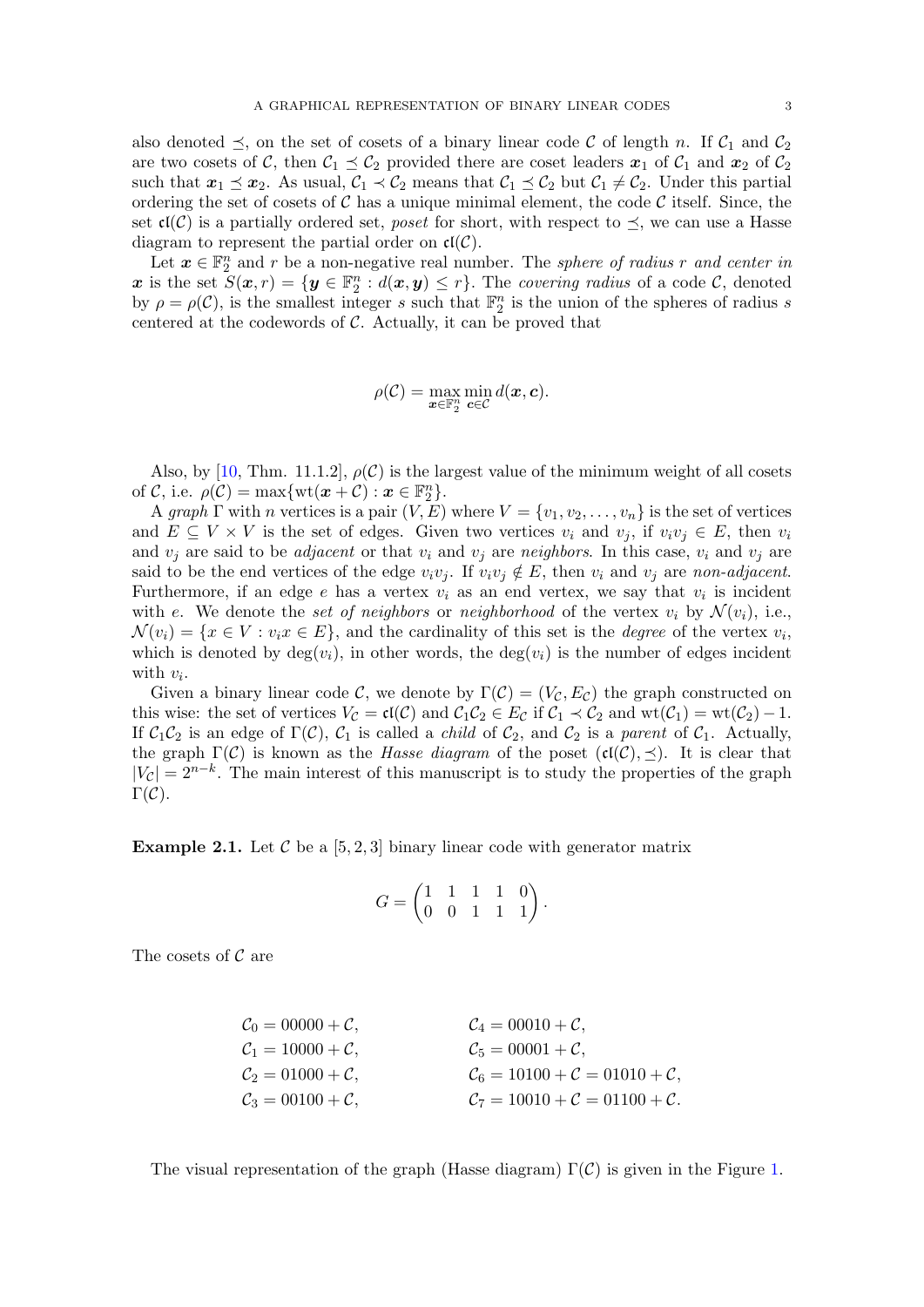

<span id="page-3-0"></span>FIGURE 1. Hasse diagram of the code  $\mathcal{C}$ .

**Remark.** If  $C_1$  and  $C_2$  are cosets of C with  $C_1 \prec C_2$ , then  $C_1$  is called a *descendant* of  $C_2$ , and  $C_2$  is an *ancestor* of  $C_1$ . Note that the coset  $C_0 = \mathbf{0} + C$  is always a descendant of any coset of the linear code C, in other words  $C_0$  is minimal in the poset  $({\frak c}(\mathcal{C}), \preceq)$ . Always, this vertex will be represented with a red dot in the figures. A coset of  $\mathcal C$  is called an orphan whenever it has no parents, that is, it is a maximal element in the poset  $({\frak c}(\mathcal{C}), \preceq).$ These vertices will be denoted, in the figures, with a blue dot, see Figure [1.](#page-3-0)

**Example 2.2.** Let  $\mathcal{C}$  be a binary linear code with parameters [6, 2, 4] with generator matrix

$$
G = \begin{pmatrix} 1 & 1 & 1 & 1 & 0 & 0 \\ 0 & 0 & 1 & 1 & 1 & 1 \end{pmatrix}.
$$

It can be verified that C has 16 cosets, its graph  $\Gamma(\mathcal{C})$  is given in the Figure [2](#page-3-1) and the cosets  $C_7 = +C$ ,  $C_{14} = +C$  and  $C_{15} = +C$  are its orphans.



<span id="page-3-1"></span>FIGURE 2. Hasse diagram of the code  $\mathcal{C}$ .

Let us recall other definitions of graph theory, the reader can find them in [\[12,](#page-7-11) [13\]](#page-7-12). Given a graph Γ, a  $u - v$  walk W in Γ is an alternating sequence of vertices and edges  $v_0e_1v_1e_2...v_{n-1}e_nv_n$  beginning with  $v_0 = u$  and ending at  $v_n = v$ , in which each edge is incident with the two vertices immediately preceding and following it, i.e.,  $e_i = v_{i-1}v_i$ ,  $1 \leq$  $i \leq n$ . This walk joins  $v_0$  and  $v_n$ , and may also be denoted  $W = v_0v_1v_2\cdots v_n$ . The number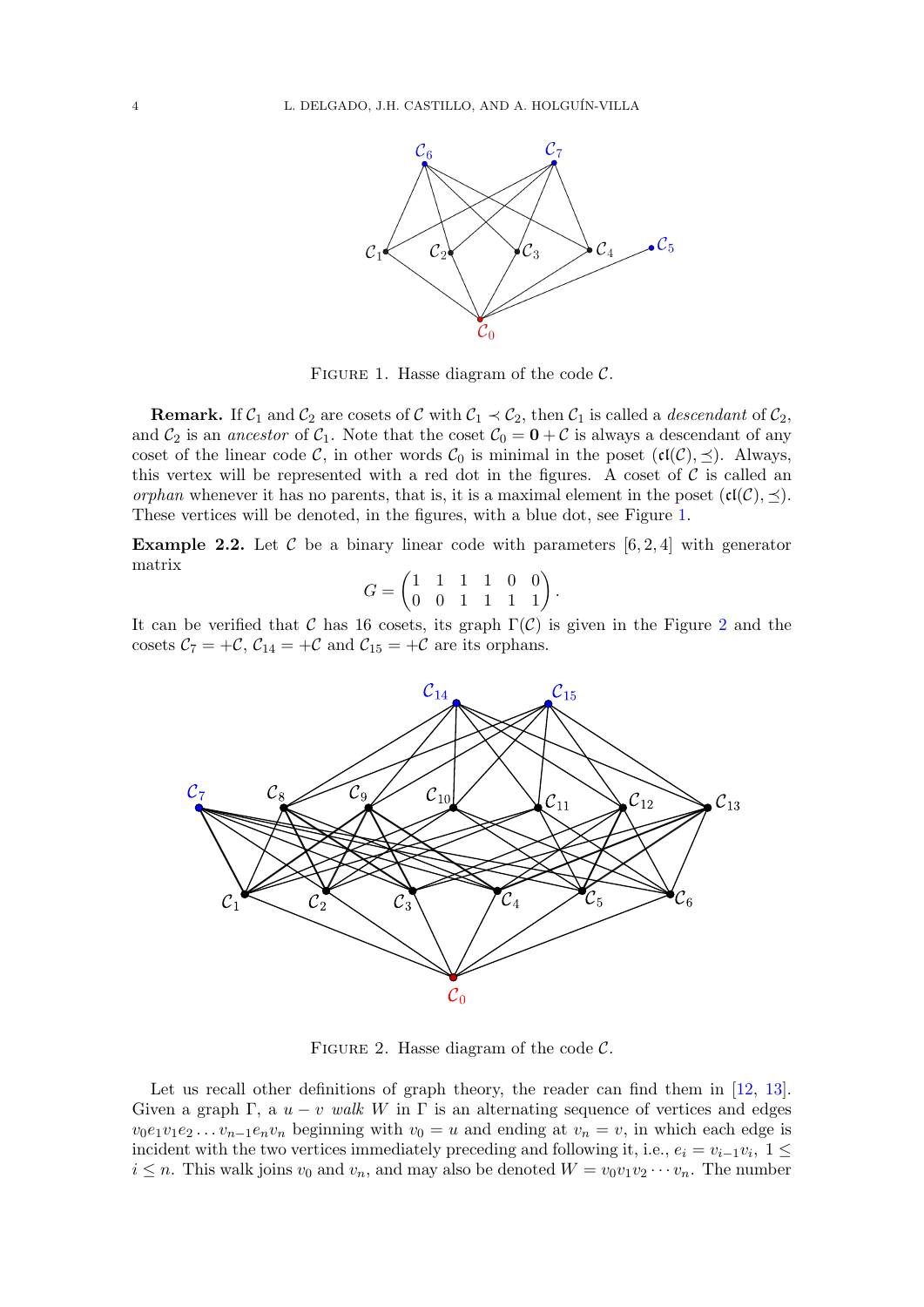of edges in a walk (including multiple occurrences of an edge) is called the length of the walk. We say that W is closed if  $v_0 = v_n$  and is open otherwise. It is a trail if all the edges are distinct, and a path if all the vertices (and thus necessarily all the edges) do not repeat. Hence every path is a trail, but the converse is not true. If the walk is closed, then it is a cycle provided its n vertices are distinct and  $n \geq 3$ . Hence a cycle begins and ends at the same vertex but repeats no edges. A cycle of length n is called a  $n$ -cycle. As is usual, we denote by  $C_n$  the graph consisting of a cycle with n vertices and by  $P_n$ a path with n vertices;  $C_3$  is often called a *triangle*. A cycle of odd length is called an odd cycle; while, otherwise it is called an even cycle. A graph without triangles is called a triangle-free graph.

A graph  $\Gamma$  is connected if every two vertices of  $\Gamma$  are joined by a path. A graph  $\Gamma$  that is not connected is called *disconnected*. A maximal connected subgraph of  $\Gamma$  is called a connected component or simply a component of Γ. Thus, a disconnected graph has at least two components. Let  $\Gamma = (V, E)$  be a connected graph and  $u, v \in V$  two vertices. The distance between u and v is the smallest length of any  $u - v$  path in G and is denoted by  $d_{\Gamma}(u, v)$ . The greatest distance between any two vertices of a connected graph  $\Gamma$  is called the *diameter* of  $\Gamma$  and is denoted by diam( $\Gamma$ ).

A coloring of a graph Γ, is an assignment of colors (elements of some set) to the vertices of Γ, one color to each vertex, in such a way that adjacent vertices have distinct colors. The smallest number of colors in any coloring of a graph  $\Gamma$  is called the *chromatic number* of Γ and is denoted by  $\chi(\Gamma)$ . A graph Γ such that  $\chi(\Gamma) = 2$  is a bipartite graph, i.e., the set of vertices of  $\Gamma$  can be decomposed into two disjoint sets such that no two graph vertices within the same set are adjacent.

# 3. Main results

<span id="page-4-0"></span>In this section we prove the main results about some properties of the graph  $\Gamma(\mathcal{C})$ , for a given binary linear code C.

## **Theorem 3.1.** Let C be a binary linear code. Then  $\Gamma(\mathcal{C})$  is connected.

*Proof.* Let  $\mathcal{C}_k$  and  $\mathcal{C}_l$  be two cosets of  $\mathcal{C}$ , such that  $\operatorname{wt}(\mathcal{C}_k) \leq \operatorname{wt}(\mathcal{C}_l)$ , with  $\boldsymbol{x}_k$  and  $\boldsymbol{x}_l$  their coset leaders, respectively. Then we study the following cases.

(i) Suppose that  $\mathcal{C}_k$  is a descendant of  $\mathcal{C}_l$ . Take  $A_1 = \text{supp}(\boldsymbol{x}_l) \setminus \text{supp}(\boldsymbol{x}_k)$ ,  $t = |A_1|$ ,  $i_1 = \min A_1, x_{i_1} = x_l + e_{i_1}$  and for  $2 \le s \le t$ 

$$
A_s = A_{s-1} \setminus \{i_{s-1}\},
$$
  
\n
$$
i_s = \min A_s,
$$
  
\n
$$
x_{i_s} = x_{i_{s-1}} + e_{i_s}.
$$

Additionally, consider the cosets  $\mathcal{C}_{i_{s}} = \mathbf{x}_{i_{s}} + \mathcal{C}$ , for  $1 \leq s \leq t$ . By [\[10,](#page-7-9) Corollary 11.7.7,  $x_{i_1}$  is a coset leader of a child of  $\mathcal{C}_l$  and also  $\mathcal{C}_{i_s}$  is a child of  $\mathcal{C}_{i_{s-1}}$ . Thus  $\mathcal{C}_l \mathcal{C}_{i_1} \cdots \mathcal{C}_{i_t}$  is a  $\mathcal{C}_l - \mathcal{C}_k$  path, where  $\mathcal{C}_{i_t} = \mathcal{C}_k$ . Observe that this path is the shortest between these two vertices, but it is not necessarily unique. As a consequence we get that  $d_{\Gamma}(\mathcal{C}_k, \mathcal{C}_l) = t$ .

(ii) Assume that  $\mathcal{C}_k$  is not a descendant of  $\mathcal{C}_l$ . Take

$$
\Omega = \{ \boldsymbol{y} + \mathcal{C} : \boldsymbol{y} + \mathcal{C} \prec \mathcal{C}_k \text{ and } \boldsymbol{y} + \mathcal{C} \prec \mathcal{C}_l \},
$$

that is  $\Omega$  is the set of the common descendants of  $\mathcal{C}_k$  and  $\mathcal{C}_l$ . Since that  $\mathcal{C}_0 = \mathbf{0} + \mathcal{C}_l$ always is a descendant of any coset of C, then  $\Omega \neq \emptyset$ . We take C'' such that  $wt(C'')$  $\max \{ \operatorname{wt}(\mathcal{C}') : \mathcal{C}' \in \Omega \}.$ 

Since  $\mathcal{C}''$  is a descendant of  $\mathcal{C}_k$ , by (i) there exists a  $\mathcal{C}_k - \mathcal{C}''$  path in  $\Gamma(\mathcal{C})$ , we call it  $C_k \cdots C''$ . Similarly, there is a  $C'' - C_l$  path:  $C'' C''_1 \cdots C_l$ . Thus by the choose of  $C''$ we find a path from  $\mathcal{C}_k$  to  $\mathcal{C}_l$  in  $\Gamma(\mathcal{C})$ :  $\mathcal{C}_k \cdots \mathcal{C}'' \mathcal{C}_1'' \cdots \mathcal{C}_l$ .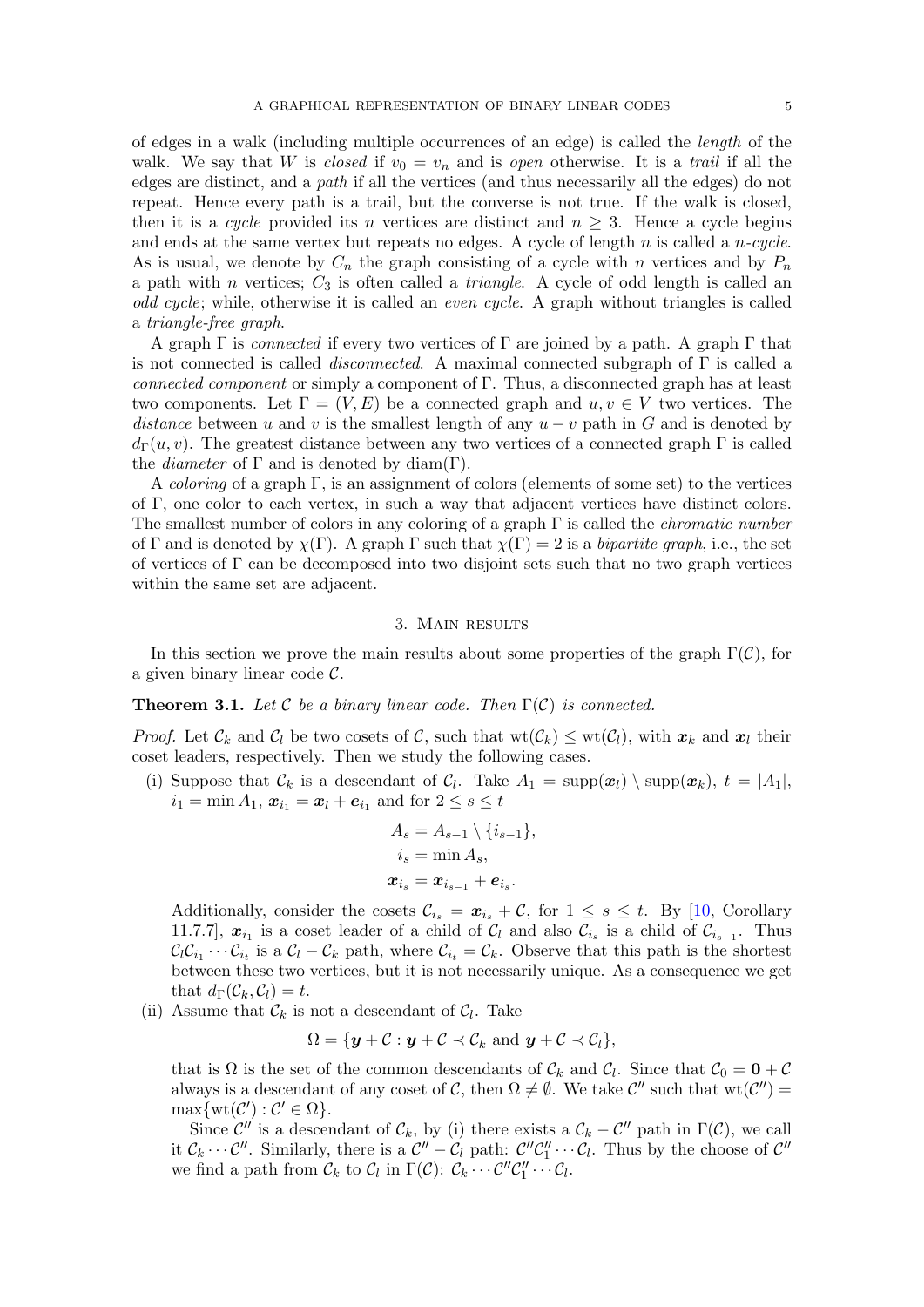For a coset  $\mathcal{C}_k$  of a binary linear  $\mathcal{C}$ , with  $CL(\mathcal{C}_k)$  we denote a complete set of the coset leaders of  $\mathcal{C}_k$ . Now, from the previous proof, we get the following result.

**Corollary 3.1.** Let C be a binary linear code,  $\mathcal{C}_k$  and  $\mathcal{C}_l$  cosets of C such that  $\mathbf{x}_k \in CL(\mathcal{C}_k)$ ,  $x_l \in CL(C_l)$ . Then

$$
d_{\Gamma}(\mathcal{C}_k, \mathcal{C}_l) = \begin{cases} d(\boldsymbol{x}_k, \boldsymbol{x}_l), & \text{if } \mathcal{C}_k \prec \mathcal{C}_l \text{ and } \boldsymbol{x}_k \prec \boldsymbol{x}_l, \\ d(\boldsymbol{x}_k, \boldsymbol{x}'') + d(\boldsymbol{x}'', \boldsymbol{x}_l), & \text{if } \mathcal{C}_k \not\prec \mathcal{C}_l \text{ and } \boldsymbol{x}'' \in CL(\mathcal{C}''), \mathcal{C}'' \in \Omega \\ & \text{such that } \text{wt}(\mathcal{C}'') = \max \{ \text{wt}(\mathcal{C}') : \mathcal{C}' \in \Omega \}. \end{cases}
$$

Since  $C_0$  is a descendant of any coset of C, if  $C_l$  is an orphan such that  $\rho(C) = \text{wt}(C_l)$ , that is  $C_l$  is a coset with the largest Hamming weight, see [\[10,](#page-7-9) Theorem 11.1.2] then we get the following result.

**Corollary 3.2.** Let C be a binary linear code. Then  $\text{diam}(\Gamma(\mathcal{C})) \geq \rho(\mathcal{C})$ .

The problem of deciding whether a given graph  $\Gamma = (V, E)$  contains a k-cycle is among the most natural and easily stated algorithmic graph problems. In particular, the triangle finding problem is the problem of determining whether a graph is triangle-free or not. It is possible to determine if a given graph with m edges is triangle-free in time  $O(m^{1.41})$ , see [\[14,](#page-8-0) Thm. 3.5]. In the following result, we solve this problem to the family of graphs  $\Gamma(\mathcal{C})$ .

## <span id="page-5-0"></span>**Theorem 3.2.** Let C be a binary linear code. Then  $\Gamma(\mathcal{C})$  is a triangle-free graph.

*Proof.* Assume that there is a triangle in  $\Gamma(\mathcal{C})$  with vertices  $\mathcal{C}_k$ ,  $\mathcal{C}_q$  and  $\mathcal{C}_m$ . Suppose that  $\mathcal{C}_k\mathcal{C}_q \in E_{\mathcal{C}}$ . Without lost of generality, suppose that  $\mathcal{C}_k$  is a child of  $\mathcal{C}_q$ . Since  $\mathcal{C}_k\mathcal{C}_m \in E_{\mathcal{C}}$ , then either  $\mathcal{C}_k$  is a child of  $\mathcal{C}_m$  or  $\mathcal{C}_m$  is a child of  $\mathcal{C}_k$ .

If  $\mathcal{C}_k$  is a child of  $\mathcal{C}_m$ , then  $wt(\mathcal{C}_m) = wt(\mathcal{C}_q)$  and then  $\mathcal{C}_q = \mathcal{C}_m$ , which is a contradiction. On the other hand, if  $\mathcal{C}_m$  is a child of  $\mathcal{C}_k$ , then  $wt(\mathcal{C}_m) = wt(\mathcal{C}_k) - 1$ , furthermore  $wt(\mathcal{C}_k) =$  $wt(\mathcal{C}_q) - 1$ , thus  $wt(\mathcal{C}_m) = wt(\mathcal{C}_q) - 2$ , thus there no exists an edge between  $\mathcal{C}_m$  and  $\mathcal{C}_q$ , so again we obtain a contradiction. Consequently,  $\mathcal{C}_k$  and  $\mathcal{C}_m$  are not adjacent vertices in  $\Gamma(\mathcal{C})$ , and therefore it is a triangle-free graph.

The study of the chromatic number of triangle-free graphs is a classic topic, which has been studied extensively for several researchers and from many perspectives (for instance algebraic, probabilistic, quantitative Ramsey theory and algorithmic), see [\[15\]](#page-8-1) for more references about this problem. In fact, triangle-free graphs can have large chromatic numbers, see [\[12,](#page-7-11) Thm. 10.10]. The next theorem demonstrates that if  $\mathcal C$  is a proper vectorial subspace, then  $\chi(\Gamma(\mathcal{C})) = 2$ .

# **Theorem 3.3.** Let  $C \subset \mathbb{F}_2^n$  be a binary linear code. Then  $\Gamma(C)$  is a bipartite graph.

*Proof.* Since  $C \subset \mathbb{F}_2^n$ , it is clear that  $|V_C| \geq 2$ . Consider U and V, the set of cosets of C of odd weight and even weight, respectively. It is easy to prove that  $V_c = U \cup V$  and  $U \cap V = \emptyset$ . Now, by the definition of  $\Gamma(\mathcal{C})$ , the vertices of even weight are adjacent uniquely with vertices of odd weight and vice versa. Therefore, any edge in  $E<sub>C</sub>$  connect nodes from  $V_1$  with elements in  $V_2$ , but not connect vertices in the same set of vertices and the result follows.

It is known that a nontrivial graph is bipartite if and only if it does not contains no odd cycles, see [\[12,](#page-7-11) Theorem 1.12]. Thus the last result generalize Theorem [3.2.](#page-5-0)

For  $n \in \mathbb{Z}^+$ , let  $S_n$  denote the *symmetric group on n letters*. For  $\pi \in S_n$ , a permutation on the coordinates of  $\mathbb{F}_2^n$  is a function on  $\mathbb{F}_2^n$  defined by  $\mathcal{P}(u_1 \dots u_n) = u_{\pi(1)} \dots u_{\pi(n)}$ . We remember that two binary linear codes  $\mathcal C$  and  $\mathcal D$  are permutation equivalent if there is a permutation on the coordinates of  $\mathbb{F}_2^n$  which sends  $\mathcal C$  to  $\mathcal D$ , i.e. there exists a permutation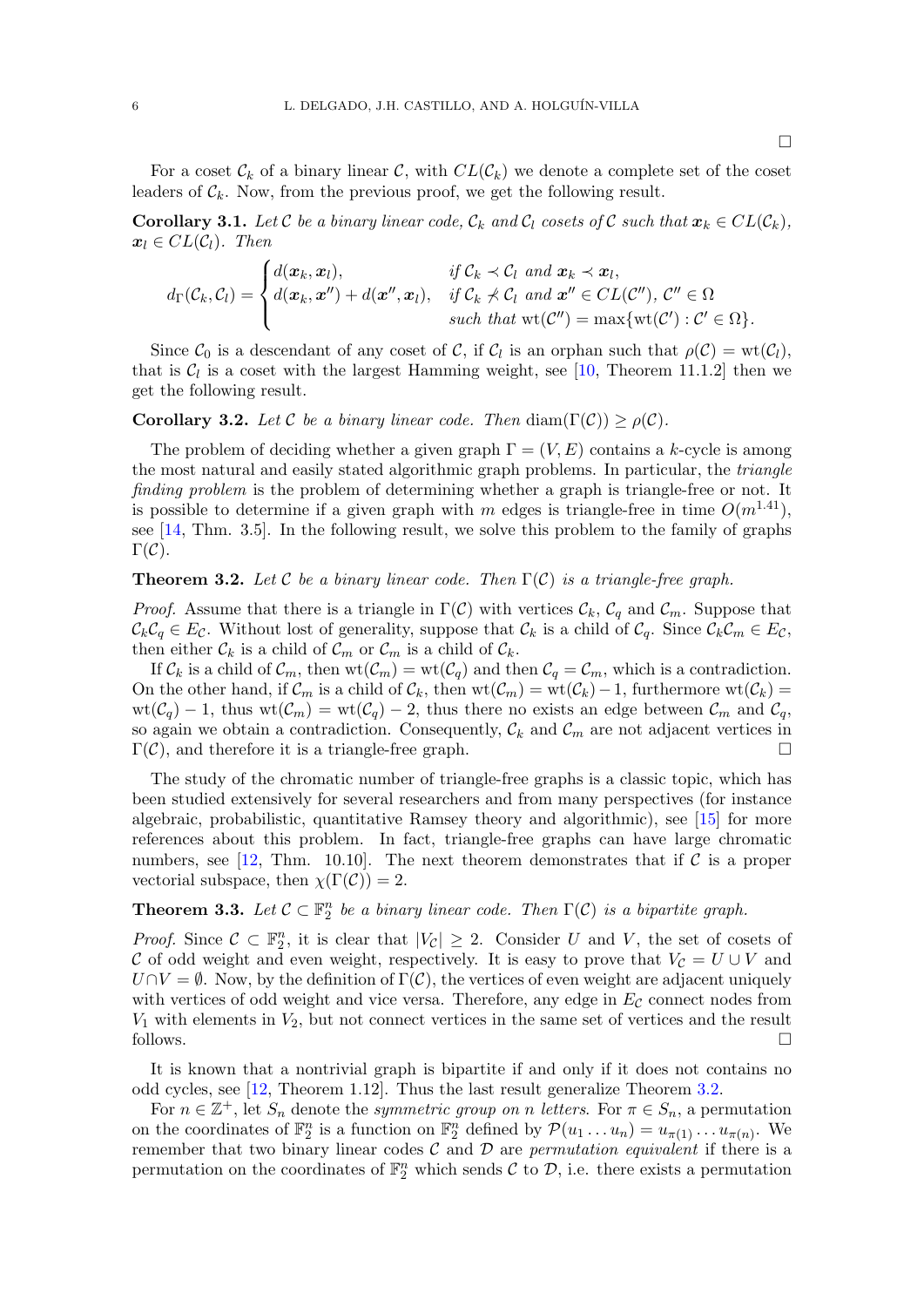<span id="page-6-1"></span>,

 $\pi \in S_n$  such that for any codeword  $v \in \mathcal{D}$  there exists a codeword  $u \in \mathcal{C}$  such that  $v = \mathcal{P}(u)$ . Since that a permutation on the coordinates of  $\mathbb{F}_2^n$  preserves the weight of any word, it can be proved that two permutation equivalent binary linear codes have the same parameters, thus they can be considered as "the same code". Deciding whether two codes are permutation equivalent codes is known as the Code equivalence problem. This problem has been extensively studied in the last decades, see [\[16,](#page-8-2) [17\]](#page-8-3) and the references therein.

Recall that two graphs are *isomorphic* if there is a correspondence between their vertex sets that preserves adjacency, i.e.,  $\Gamma = (V, E)$  is isomorphic to  $\Gamma' = (V', E')$ , denoted by  $\Gamma \simeq \Gamma'$ , if there is a a bijection  $\varphi$  from V to V' such that  $xy \in E$  if and only if  $\varphi(x)\varphi(y) \in E'.$  The graph isomorphism problem requests to determine whether two given graphs are isomorphic. It is well known that deciding if two graphs are isomorphic is an algorithmic problem that has been widely studied, see [\[18\]](#page-8-4).

<span id="page-6-0"></span>**Theorem 3.4.** Let  $\mathcal C$  and  $\mathcal D$  two linear binary codes. If  $\mathcal C$  and  $\mathcal D$  are permutation equivalent codes, then  $\Gamma(\mathcal{C}) \simeq \Gamma(\mathcal{D})$ .

*Proof.* By the assumption there exists  $P$  a permutation on the coordinates of  $\mathbb{F}_2^n$  such that  $\mathcal{D} = \{ \mathcal{P}(\mathbf{u}) : \mathbf{u} \in \mathcal{C} \}.$  Take **u** a coset leader of  $\mathbf{u} + \mathcal{C}.$  Since  $\mathcal{P}$  preserves Hamming distance, we have that for any  $c \in \mathcal{C}$ ,  $wt(u + c) = wt(\mathcal{P}(u) + v)$ , where  $v = \mathcal{P}(c)$ . Then  $\mathcal{P}(\boldsymbol{u})$  is a leader of its coset in  $\mathcal{D}$ , that is  $\mathcal{P}(\boldsymbol{u}) + \mathcal{D}$  is a vertex of  $\Gamma(\mathcal{D})$ .

Let  $C_1 = u + C$  and  $C_2 = u' + C$  be two cosets of C. Now, if  $C_1C_2$  is an edge of  $\Gamma(\mathcal{C})$ , then  $\mathcal{C}_1 \prec \mathcal{C}_2$ . So there is a coset leader  $u''$  of  $\mathcal{C}_2$  such that  $u \prec u''$ ; i.e.  $supp(u) \subset supp(u'')$ . This last statement implies that  $\text{supp}(\mathcal{P}(u)) \subset \text{supp}(\mathcal{P}(u''))$  or equivalently we have that  $\mathcal{P}(\boldsymbol{u}) + \mathcal{D}$  and  $\mathcal{P}(\boldsymbol{u}'') + \mathcal{D} = \mathcal{P}(\boldsymbol{u}') + \mathcal{D}$  are adjacent in  $\Gamma(\mathcal{D})$ . So the function  $\varphi : V_{\mathcal{C}} \to V_{\mathcal{D}}$ given by  $\varphi(\mathbf{u} + \mathcal{C}) = \mathcal{P}(\mathbf{u}) + \mathcal{D}$  is a graph isomorphism.

Example 3.1. The reciprocal of Theorem [3.4](#page-6-0) is false. In fact, consider the binary linear codes  $\mathcal C$  and  $\mathcal D$  with generator matrices

$$
M = \begin{pmatrix} 1 & 0 & 0 & 0 & 1 & 1 \\ 0 & 1 & 0 & 1 & 0 & 1 \\ 0 & 0 & 1 & 1 & 1 & 0 \end{pmatrix} \text{ and } N = \begin{pmatrix} 1 & 0 & 0 & 0 & 0 & 1 & 1 & 0 \\ 0 & 1 & 0 & 0 & 0 & 1 & 0 & 1 \\ 0 & 0 & 1 & 0 & 0 & 0 & 1 & 0 \\ 0 & 0 & 0 & 1 & 0 & 0 & 0 & 1 \\ 0 & 0 & 0 & 0 & 1 & 1 & 1 & 1 \end{pmatrix}
$$

respectively. It can be verified that  $d(C) = 3$  and  $d(D) = 2$ , fact that implies that these codes are non permutation equivalent codes. However, their Hasse diagrams are isomorphic, see Figure [3.](#page-6-1)



FIGURE 3. Hasse diagram of  $\mathcal C$  and  $\mathcal D$ .

Theorem [3.4](#page-6-0) and the above example motivate us to ask when two non permutation equivalent binary codes C and D satisfy that  $\Gamma(\mathcal{C}) \simeq \Gamma(\mathcal{D})$ . More precisely: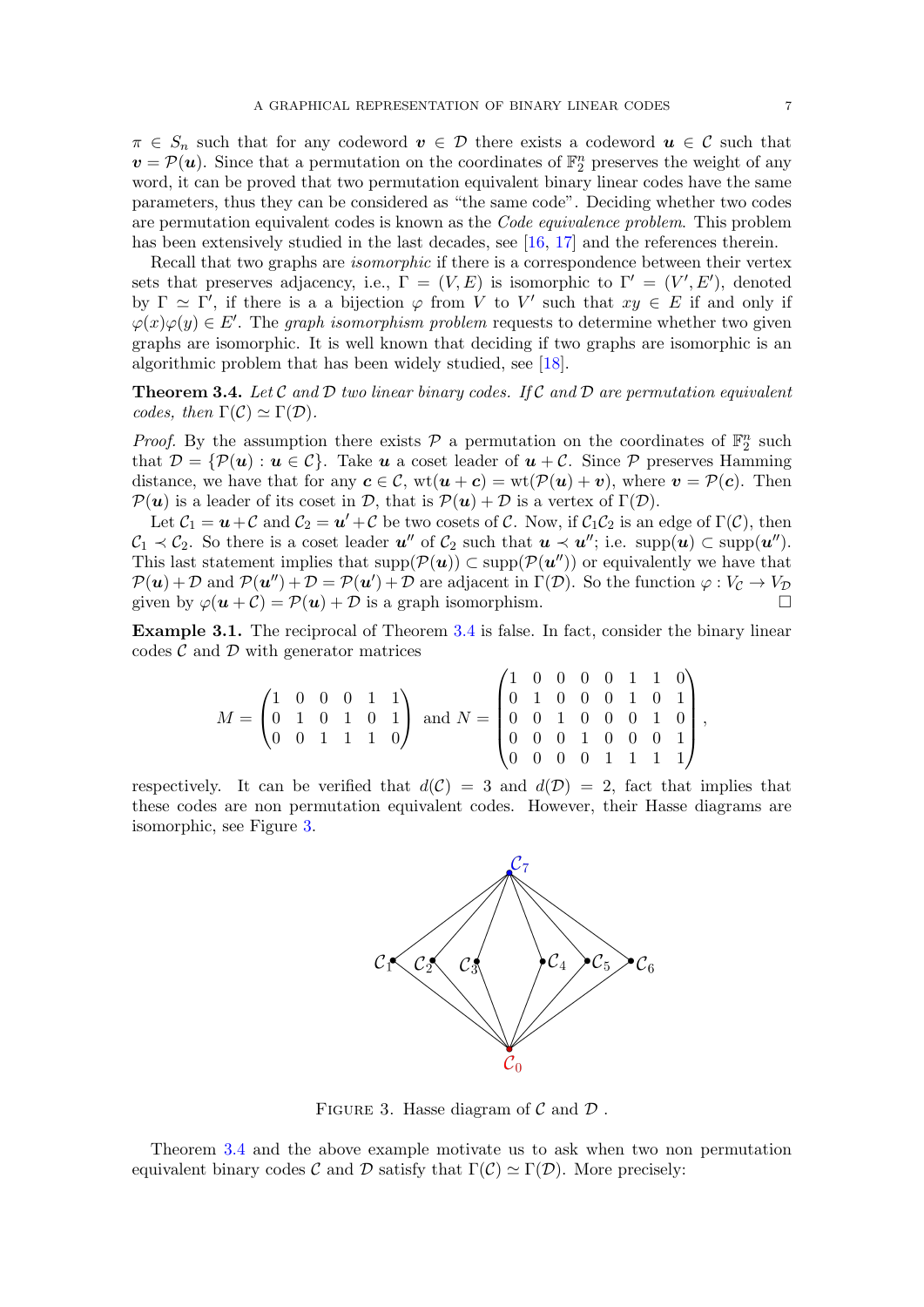Question 3.1. What conditions must satisfy two non permutation equivalent binary codes to guarantee that their Hasse diagrams are structurally identical?

Now that we know that  $\Gamma(\mathcal{C})$  is a connected bipartite graph, we can give a particular answer to the last question. In graph theory, for a positive integer k, the star  $S_k$  is the complete bipartite graph  $K_{1,k}$ . Note that if  $\Gamma(\mathcal{C}) \simeq S_{2^{n-k}}$ , this implies that all the cosets of C have weight at most 1; that is for all  $u \notin C$  there is  $i \in \{1, \ldots, n\}$  such that  $u \in e_i + C$ , or equivalently  $u = e_i + c$  for some  $c \in \mathcal{C}$ , thus  $d(u, c) = 1$ . It means that for all  $u \in \mathbb{F}_2^n$ , there exists  $c \in \mathcal{C}$  such that  $d(\boldsymbol{u}, \boldsymbol{c}) \leq 1$ . Therefore,  $\mathbb{F}_2^n = \bigcup_{\boldsymbol{c} \in \mathcal{C}} S(\boldsymbol{c}, 1)$ ; namely  $\rho(\mathcal{C}) = 1$ . It is easy to see that if  $\rho(\mathcal{C}) = 1$ , then  $\mathfrak{cl}(\mathcal{C}) = \{e_i + \mathcal{C} : \text{ for some } 1 \leq i \leq n\}$ . Consequently, the Hasse diagram  $\Gamma(\mathcal{C})$  is isomorphic to a graph as that one given in Figure [4.](#page-7-13)

<span id="page-7-13"></span>

FIGURE 4.  $\Gamma(\mathcal{C})$  with  $\rho(\mathcal{C}) = 1$ .

Actually, in the last paragraph we have proven the following result.

**Theorem 3.5.** Let C a binary linear code. Then  $\Gamma(\mathcal{C}) \simeq S_{2n-k}$  the star graph if and only if  $\rho(\mathcal{C})=1$ .

Binary codes with covering radius 1 has been studied in the literature, see [\[19\]](#page-8-5) and the references quoted therein.

#### **REFERENCES**

- <span id="page-7-0"></span>[1] S. E. Rouayheb and C. N. Georghiades, "Graph theoretic methods in coding theory," in Classical, Semi-Classical and Quantum Noise, L. Cohen, H. Poor and M. Scully, Eds., New York, NY, USA: Springer, 2012, pp. 53–62. doi: [10.1007/978-1-4419-6624-7-5](https://link.springer.com/chapter/10.1007/978-1-4419-6624-7_5)
- <span id="page-7-1"></span>[2] D. Jungnickel, M. J. d. Resmini, and S. A. Vanstone, "Codes based on complete graphs," Designs, Codes and Cryptography., vol. 8, no. 1-2, 1996, pp. 159–165, May 1996, doi: [10.1023/A:1018089026819](https://link.springer.com/article/10.1023/A:1018089026819)
- <span id="page-7-2"></span>[3] S. Mallik and B. Yildiz, "Graph theoretic aspects of minimum distance and equivalence of binary linear codes," Australas. J Comb., vol. 79, no. 3, pp. 515–526, Feb. 2021.
- <span id="page-7-3"></span>[4] V. D. Tonchev, "Error-correcting codes from graphs," Discrete Math., vol. 257, no. 2-3, pp. 549–557, Nov. 2002, doi: [10.1016/S0012-365X\(02\)00513-7](https://www.sciencedirect.com/science/article/pii/S0012365X02005137)
- <span id="page-7-4"></span>[5] R. Tanner, "A recursive approach to low complexity codes," IEEE Trans. Inform. Theory, vol. 27, no. 5, pp. 533–547, Sep. 1981, doi: [10.1109/TIT.1981.1056404](https://ieeexplore.ieee.org/document/1056404)
- <span id="page-7-5"></span>[6] T. Etzion, A. Trachtenberg, and A. Vardy, "Which codes have cycle-free tanner graphs?," IEEE Trans. Inform. Theory, vol. 45, no. 6, pp. 2173–2181, Aug. 1998, doi: [10.1109/ISIT.1998.708808](https://ieeexplore.ieee.org/document/708808)
- <span id="page-7-6"></span>[7] F. R. Kschischang, "Codes defined on graphs," IEEE Commun. Magazine, vol. 41, no. 8, pp. 118–125, Aug. 2003, doi: [10.1109/MCOM.2003.1222727](https://ieeexplore.ieee.org/document/1222727)
- <span id="page-7-7"></span>[8] A. H. Banihashemi and F. R. Kschischang, "Tanner graphs for group block codes and lattices: construction and complexity," IEEE Trans. Inform. Theory, vol. 47, no. 2, pp. 822–834, Feb. 2001, doi: [10.1109/18.910592](https://ieeexplore.ieee.org/document/910592)
- <span id="page-7-8"></span>[9] T. R. Halford, A. J. Grant, and K. M. Chugg, "Which codes have 4-cycle-free tanner graphs?," IEEE Trans. Inform. Theory, vol. 52, no. 9, pp. 4219–4223, Sept. 2006, doi: [10.1109/TIT.2006.880060](https://ieeexplore.ieee.org/document/1683938)
- <span id="page-7-9"></span>[10] W. C. Huffman and V. Pless, Fundamentals of error-correcting codes. New York, NY, USA: Cambridge Univ. Press, 2003.
- <span id="page-7-10"></span>[11] S. Ling and C. Xing, Coding Theory: A First Course. New York, NY, USA: Cambridge Univ. Press, 2004.
- <span id="page-7-11"></span>[12] G. Chartrand and P. Zhang, A first course in graph theory. Boston, MA, USA: Dover, 2012.
- <span id="page-7-12"></span>[13] B. Bollobás, Modern graph theory. Graduate Texts in Mathematics. New York, NY, USA: Springer-Verlag, 1998.